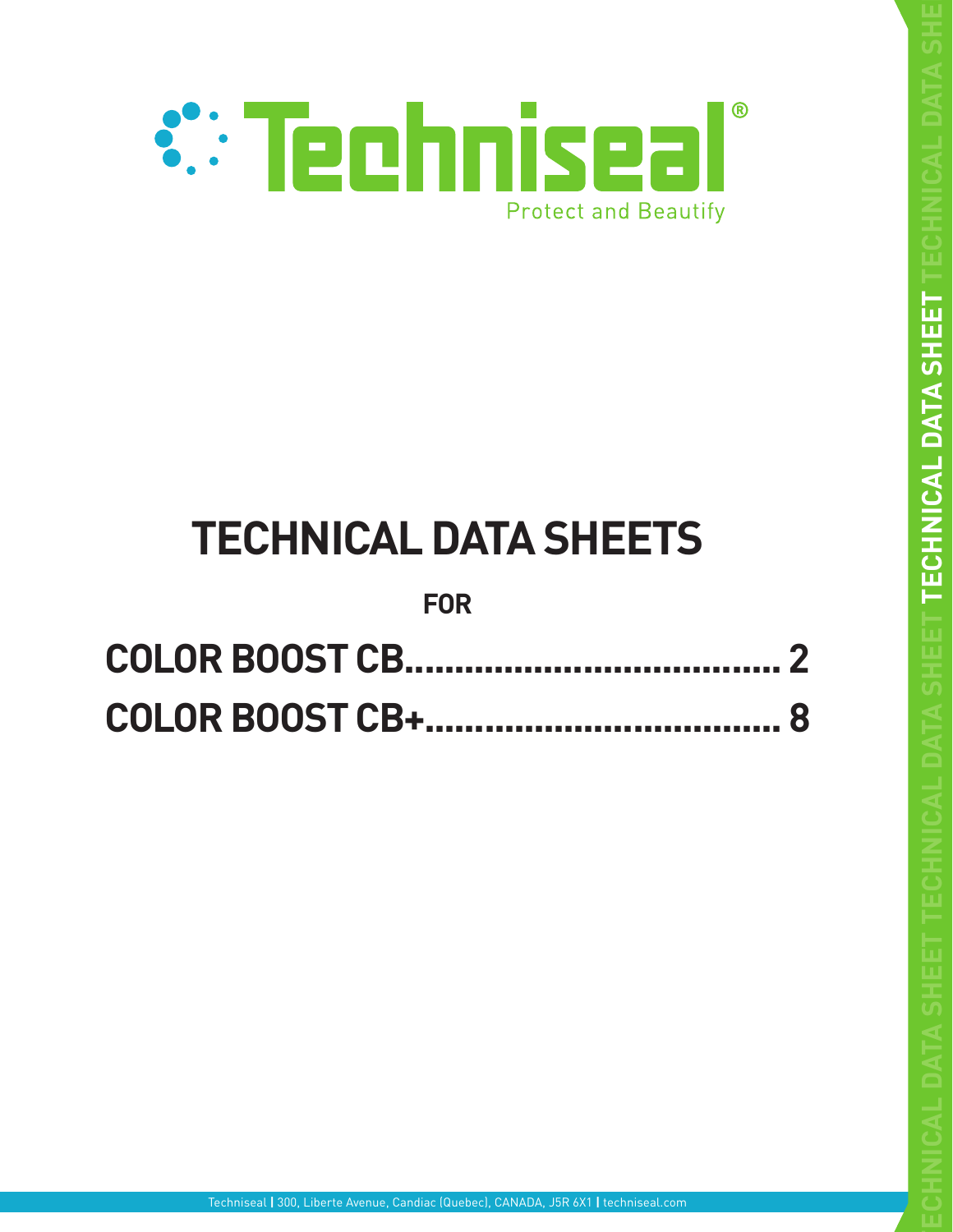

<span id="page-1-0"></span>



# **COLOR BOOST (CB)**

**PAVING PROTECTOR - MATTE FINISH - WATER BASED**

#### **UPDATE**

#### **February 4, 2019**

Make sure that you have an up-to-date technical data sheet in hand by consulting our website: techniseal.com U.S.A. and Canada: dial 1 800 465-7325 Others: dial (514) 523-8324 (Canada)

#### **APPLICATIONS**

- For concrete pavers and natural stone
- Recommended for pool decks, patios, walkways and retaining walls

#### **PROPERTIES**

- Color Enhancement
- Ideal for slip-prone surfaces
- Stain guard repels contaminants
- Impregnating non-film forming
- Penetrating won't make surface more slippery

#### **DESCRIPTION**

COLOR BOOST (CB) Protector is specially designed to protect and enhance the color of porous concrete pavers and natural stones. It prevents deterioration caused by chemical products such as de-icing salts, while providing resistance to acids and alkalis. Its active agents deeply penetrate the surface to form an invisible bond that stops contaminants, facilitating the maintenance of pavers and natural stones. Water based, COLOR BOOST (CB) Protector does not release unpleasant fumes and it is environmentally friendly.

#### **DIRECTION**

# APPLICATION TO CONCRETE PAVERS

#### **BEFORE YOU BEGIN**

**ALWAYS TEST** on a small hidden area of approximately 4 sq. ft. to ensure that result meets your expectations (see Warranty). To determine if one or two coats will be required, apply a first coat over the testing area; after 5 minutes add a second coat over half the testing surface. Allow the surface to dry completely before making the final selection.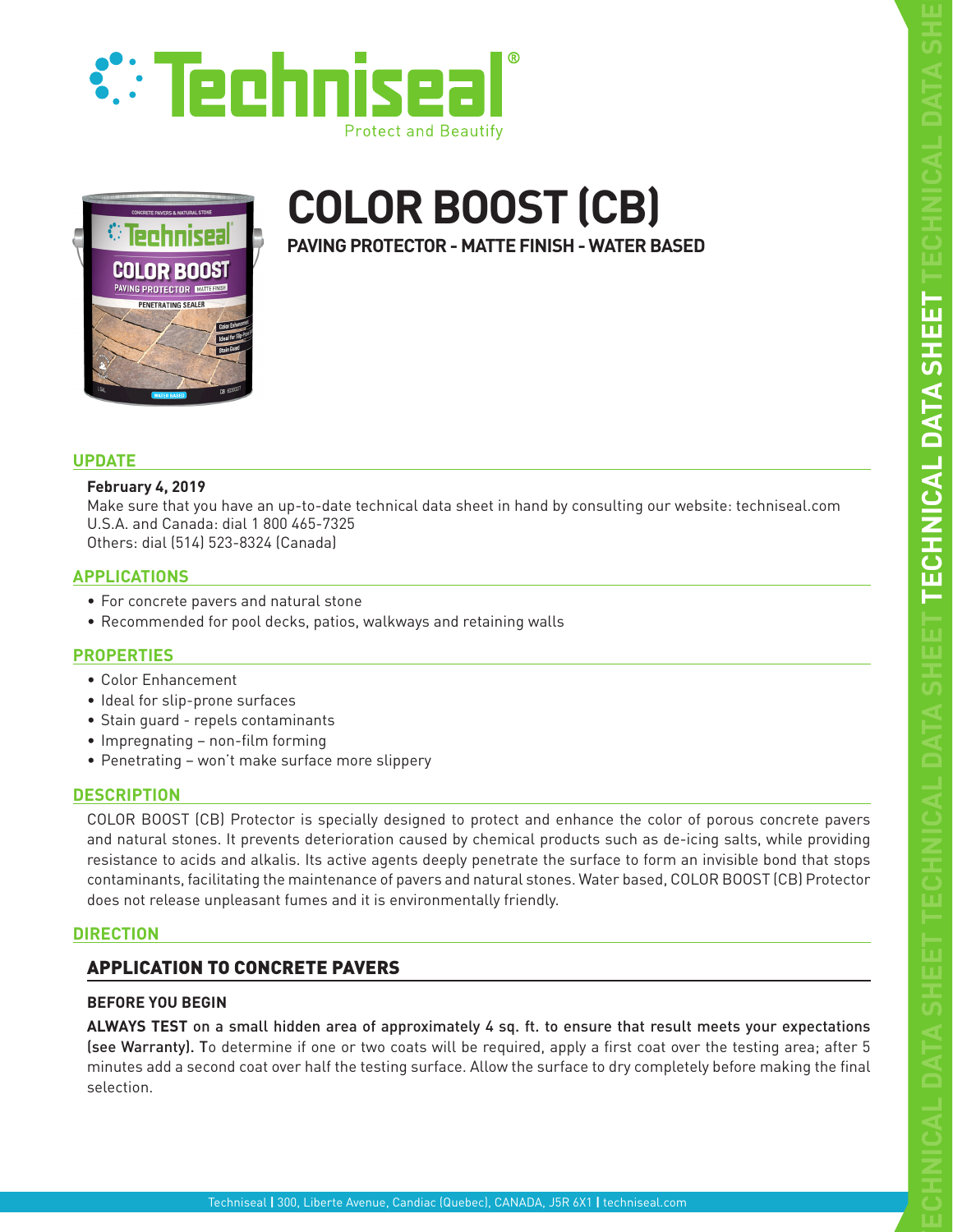• Do not apply to wet-cast or clay pavers, stamped or poured concrete. • Apply only to a bare material or to materials previously sealed with this product. • Wait until the Protector is worn before recoating the surface (minimum 2 years). • Perform a water absorption test\* on multiple areas of the surface to be sealed to confirm that the waterbased Protector will easily penetrate into the pavers. • With the appropriate stripper, remove any unknown coating that was previously applied.

\* ABSORPTION TEST: Sprinkle a few drops of water on surface. If water is repelled, do not apply this product.

#### **SURFACE PREPARATION (ESSENTIAL)**

- 1. Cover vegetation, vehicles and adjacent surfaces that are not to be treated.
- 2. Remove stains with the appropriate Techniseal® stain removers.
- 3. Prepare the entire surface with Techniseal® Paver Prep (efflorescence cleaner) as directed on product label.

#### **APPLICATION**

#### **Application Conditions:**

- Surface must be **porous**, clean, dry and warm to the touch.
- Temperature must be between 50 and 85°F.
- It is important that the temperature remains over 50°F for the next 24 hours
- No rain should be forecasted for the next 24 hours.
- Sprinkler system must be turned off.
- Use a consistent application method over entire surface.

#### **Necessary Tools:**

- Low-pressure airless sprayer (< 50 psi) or pump sprayer (best practice)
- 3/8" polyester nap roller and paint tray

Do not dilute. Shake well or stir product before and during application.

**Sprayer Application (Best Practice):** Work in sections of no more than 50 sq. ft. **Saturate** the surface with a first coat of Protector. With a roller, remove the excess from the surface before it dries (this step is critical for textured pavers). If a second coat is needed, immediately upon completion of a section, apply a second coat following the same method. Repeat for subsequent sections, maintaining a wet edge in order to prevent overlap marks.

**Roller Application:** Work in sections of no more than 50 sq. ft. **Saturate** the surface with a coat of Protector. With the roller, remove the excess from the surface before it dries (this step is critical for textured pavers). If a second coat is needed, immediately upon completion of a section, apply a second coat following the same method. Maintain a wet edge to prevent overlap marks.

#### **CAUTION**

• Any new concrete product has the potential to produce efflorescence (whitish salts) on its surface. This Protector will not trap efflorescence, which will disappear by itself after prolonged exposure to weathering • Do not attempt sprayer application on windy days • Do not apply this product over a blotchy or hazed surface • Inadequate surface cleaning can result in uneven wet look • Surface might be slightly slippery for a few days following the application • An over-accumulation of product could lead to a greasy tacky film on the surface of the paver. • Do not apply when the temperature is forecasted to be below 50°F over the next 24 hours. • Wait 30 days after the installation of new polymeric sand before sealing the pavers. • Extreme climate or heavy traffic can limit product longevity.

## APPLICATION TO NATURAL STONE

#### **BEFORE YOU BEGIN**

**ALWAYS TEST** on a small hidden area of approximately 4 sq. ft. to ensure that result meets your expectations (see Warranty). To determine if one or two coats will be required, apply a first coat over the testing area; after 5 minutes add a second coat over half the testing surface. Allow the surface to dry completely before making the final selection.

• Do not apply to wet-cast or clay pavers, stamped or poured concrete. • Consult with the stone manufacturer to see if the stones can be sealed. • This penetrating Protector can be used with **porous** natural stones only. • Do not apply to polished natural stones. • Apply only to a bare material or to materials previously sealed with this product. • Wait until the Protector is worn before recoating the surface (minimum 2 years). • Perform a water absorption test'on multiple areas of the surface to be sealed to confirm that the water-based Protector will easily penetrate into the stones. • With the appropriate stripper, remove any unknown coating that was previously applied.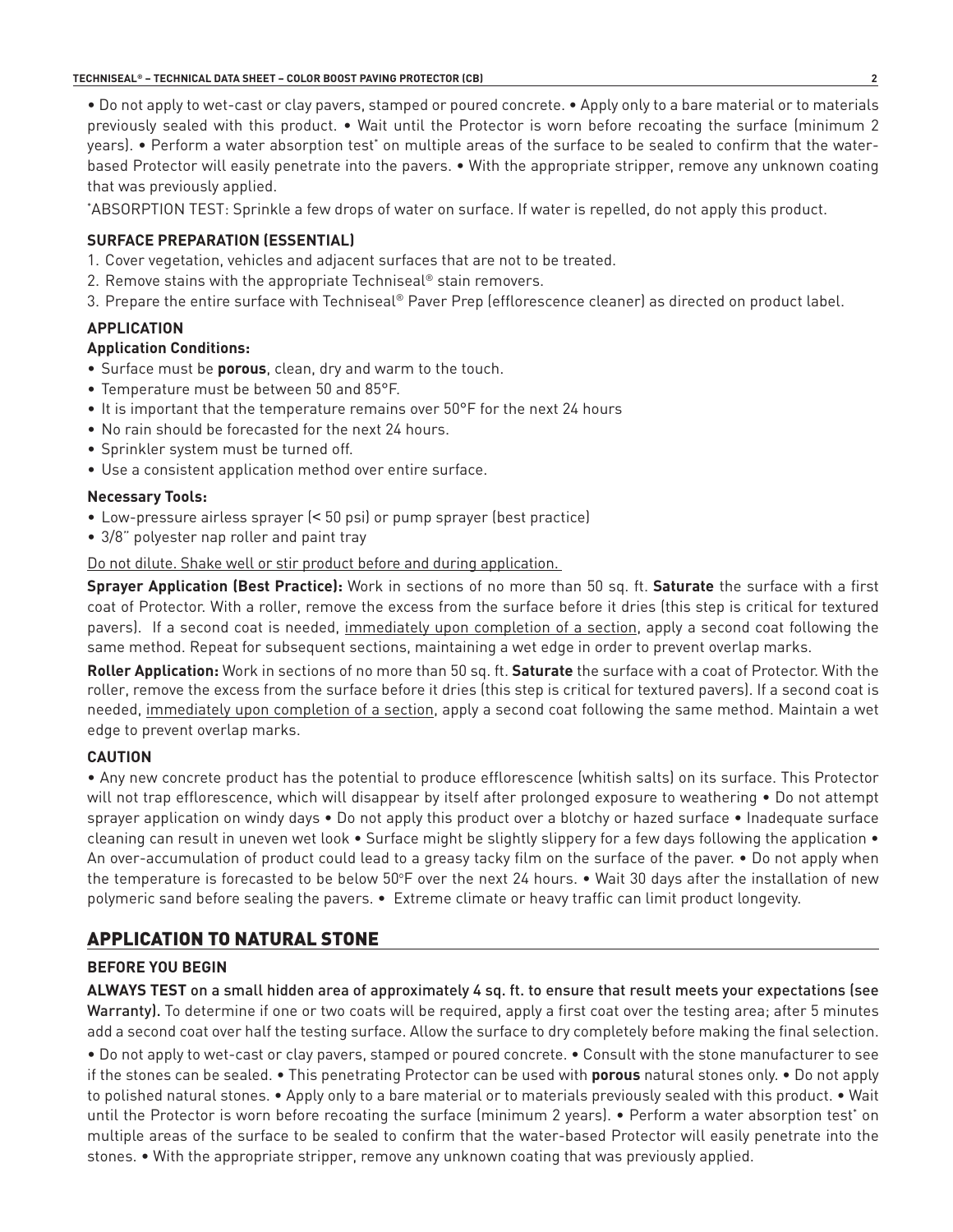\* ABSORPTION TEST: Sprinkle a few drops of water on surface. If water is repelled, do not apply this product.

#### **SURFACE PREPARATION (ESSENTIAL)**

- 1.Cover vegetation, vehicles and adjacent surfaces that are not to be treated.
- 2.Remove stains with the appropriate Techniseal® stain removers.
- 3.Prepare the entire surface following recommendations from the stone manufacturer.

#### **APPLICATION**

#### **Application Conditions:**

- Surface must be **porous**, clean, dry and warm to the touch.
- Temperature must be between 50 and 85°F.
- It is important that the temperature remains over 50°F for the next 24 hours
- No rain should be forecasted for the next 24 hours.
- Sprinkler system must be turned off.
- Use a consistent application method over entire surface.

#### **Necessary Tools:**

- Low-pressure airless sprayer (< 50 psi) or pump sprayer (best practice)
- 3/8'' polyester nap roller and paint tray

#### Do not dilute. Shake well or stir product before and during application.

**Sprayer Application (Best Practice):** Work in sections of no more than 50 sq. ft. **Saturate** the surface with a coat of Protector. With a dry roller or a lint-free dry rag, remove the excess from the surface before it dries (this step is critical). If a second coat is needed, immediately upon completion of a section, apply a second coat following the same method. Repeat for subsequent sections, maintaining a wet edge to prevent overlap marks.

**Roller Application:** Work in sections of no more than 50 sq. ft. **Saturate** the surface with a coat of Protector. With a dry roller or a lint-free dry rag, remove the excess from the surface before it dries (this step is critical). If a second coat is needed, immediately upon completion of a section, apply a second coat following the same method. Repeat for subsequent sections, maintaining a wet edge to prevent overlap marks.

#### **CAUTION**

• All natural stones are unique and will age differently. This Protector will not prevent the aging phenomenon from occurring. • Do not attempt sprayer application on windy days. • Do not apply this product over a blotchy or hazed surface. • An over-accumulation of product could lead to a greasy tacky film on the surface of the stones. • Do not apply when the temperature is forecasted to be below 50°F over the next 24 hours.  $\bullet$  Wait 30 days after the installation of new polymeric sand before sealing the pavers. • Extreme climate or heavy traffic can limit product longevity.

## APPLICATION TO RETAINING WALLS

#### **BEFORE YOU BEGIN**

**ALWAYS TEST** on a small hidden area of approximately 4 sq. ft. to ensure that result meets your expectations (see Warranty). To determine if one or two coats will be required, apply a first coat over the testing area; after 5 minutes add a second coat over half the testing surface. Allow the surface to dry completely before making the final selection.

• Do not apply to wet-cast retaining walls. • Apply only to a bare material or to materials previously sealed with this product. • Wait until the Protector is worn before recoating the surface (minimum 2 years). • Perform a water absorption test\* on multiple areas of the surface to be sealed to confirm that the water-based Protector will easily penetrate into the pavers. • With the appropriate stripper, remove any unknown coating that was previously applied. \* ABSORPTION TEST: Sprinkle a few drops of water on surface. If water is repelled, do not apply this product.

#### **SURFACE PREPARATION (ESSENTIAL)**

- 1.Cover vegetation, vehicles and adjacent surfaces that are not to be treated.
- 2.Remove stains with the appropriate Techniseal® stain removers.
- 3.Prepare the entire surface following recommendations from the retaining wall manufacturer.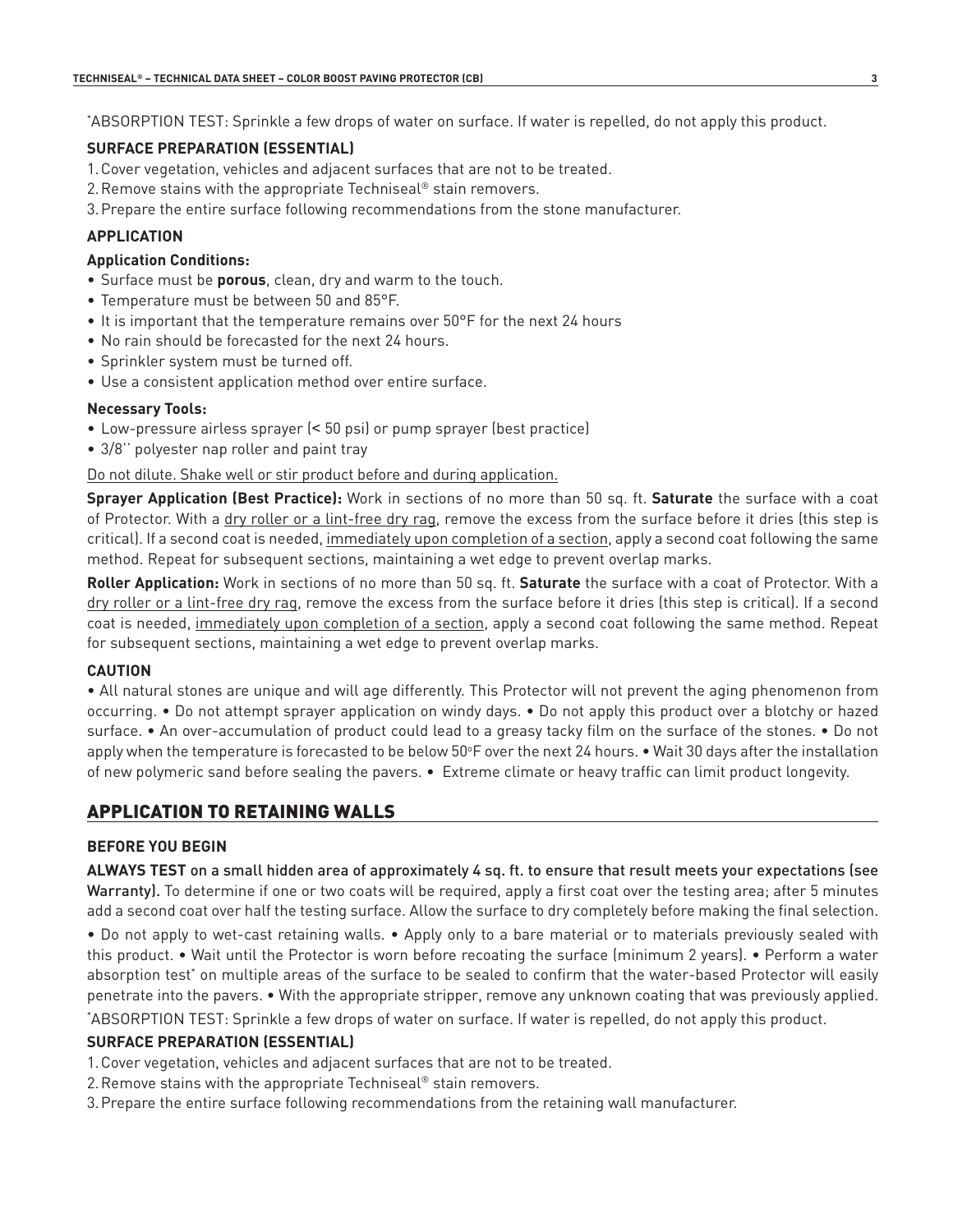#### **APPLICATION**

#### **Application Conditions:**

- Surface must be clean, dry and warm to the touch.
- Temperature must be between 50 and 85°F.
- It is important that the temperature remains over 50°F for the next 24 hours
- No rain should be forecasted for the next 24 hours.
- Sprinkler system must be turned off.
- Use a consistent application method over entire surface.

#### **Necessary Tools:**

- Low-pressure airless sprayer (< 50 psi) or pump sprayer (best practice)
- 3/8" to 1/2" polyester nap rollers and paint tray (use a higher nap for textured surface)

Do not dilute. Shake well or stir product before and during application.

**Sprayer Application (Best Practice):** Apply **downwards** from the top. **Saturate** surface with a coat of Protector. With a roller, remove the excess from the surface before it dries (this step is critical for textured surface). If a second coat is needed, immediately upon completion of a section, apply a second coat following the same method. Repeat for subsequent sections, maintaining a wet edge to prevent overlap marks.

**Roller Application:** Apply **downwards** from the top. Work in sections of no more than 50 sq. ft. **Saturate** the surface with a coat of Protector. With the roller, remove the excess from the surface before it dries (this step is critical for textured surface). If a second coat is needed, immediately upon completion of a section, apply a second coat following the same method. Maintain a wet edge to prevent overlap marks.

#### **CAUTION**

• Any new concrete product has the potential to produce efflorescence (whitish salts) on its surface. This Protector will not trap efflorescence, which will disappear by itself after prolonged exposure to weathering. • Do not attempt sprayer application on windy days. • Do not apply this product over a blotchy or hazed surface. • Inadequate surface cleaning can result in uneven wet look. • An over-accumulation of product could lead to a greasy tacky film on the surface. • Do not apply when the temperature is forecasted to be below  $50^{\circ}$ F over the next 24 hours. • Extreme climate can limit product longevity.

#### **TRAFFIC**

Pedestrian: 24 h. / Vehicular: 48 to 72 h. Block access during that period.

#### **COVERAGE**

1 gal covers up to 120 sq. ft. per coat / 5 gal. cover up to 600 sq. ft. per coat. A second coat will cover more. Coverage depends on joint width and surface porosity.

#### **STORAGE**

Keep from freezing. Store in a cool, dry place.

#### **CLEANING & DISPOSAL**

Wash tools and hands with warm soapy water. Consult your retailer or community agency for disposal of empty containers or unused product.

#### **PACKAGING**

| <b>Product Code</b> | Size    | Units per box | Units per pallet |
|---------------------|---------|---------------|------------------|
| 60300127            | ' gal.  |               | 180              |
| 60300126            | 5 gal.  |               | 48               |
| 60300351            | 55 gal. |               |                  |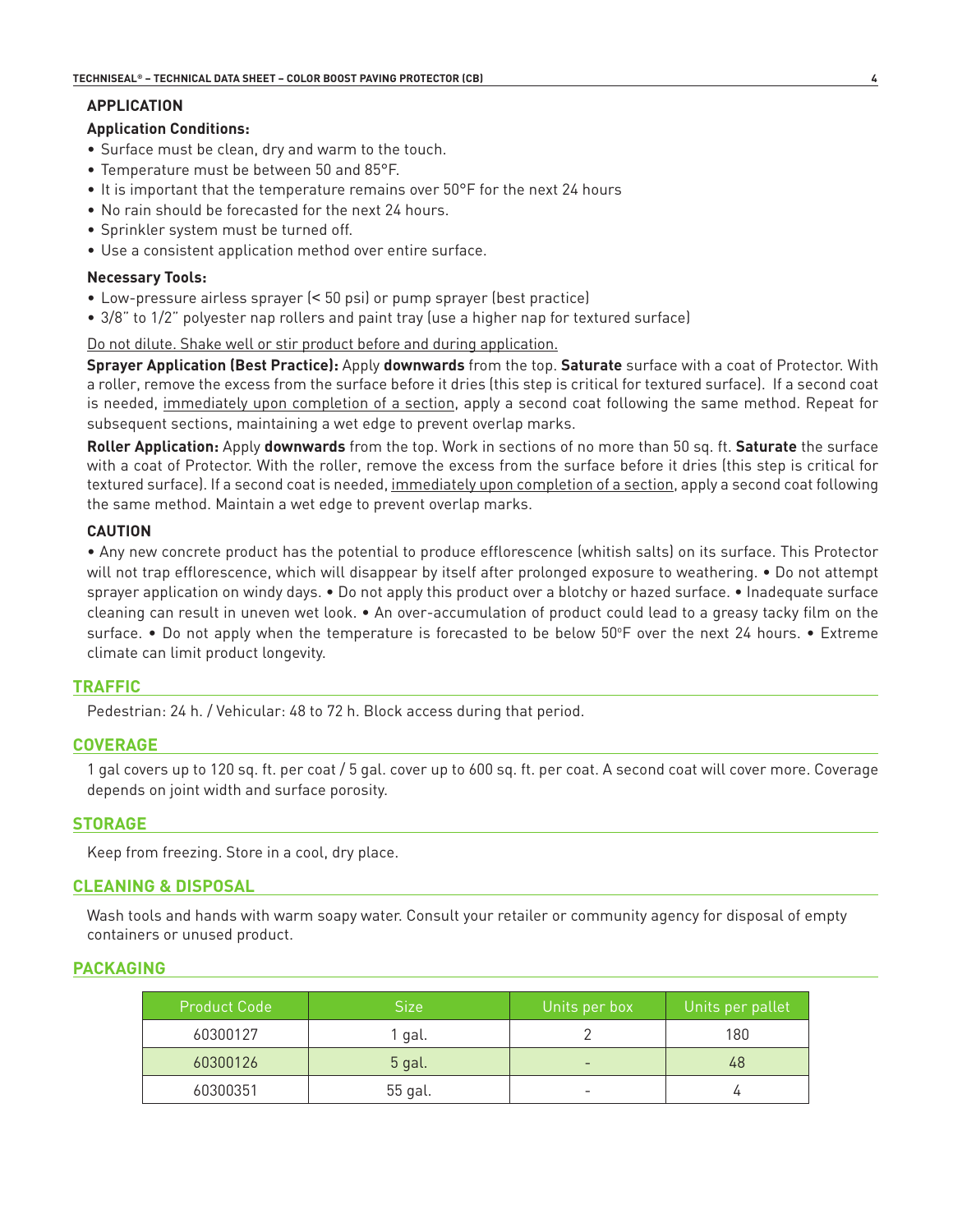#### **SHIPPING**

#### **Land and sea**

NOT REGULATED

#### **HANDLING AND SAFETY**

For information and advice regarding transportation, handling, storage, first aid and disposal of chemicals products, users should refer to the actual Safety Data Sheet containing physical, ecological, toxicological and other safety-related data.

#### **KEEP OUT OF THE REACH OF CHILDREN EMERGENCY PHONE: CANUTEC (613) 996-6666**

#### **LIMITED WARRANTY**

Having no control over the use of the products, Techniseal® does not guarantee finished work. Replacement of any defective product shall be the buyer's sole remedy under this warranty. A proof of purchase will be required for any claim. Before using this product, user shall determine the suitability of the product for its intended use, and user alone assumes all risks and liability whatsoever in connection therewith. User shall test product in a small inconspicuous area (approx. 4 sq. ft.) under projected conditions of use. In the event that no test was carried out, the warranty will only apply to 4 sq. ft. This limited warranty excludes any liability for any consequential, incidental, indirect or special damages. Except for the limited warranty described above, manufacturer specifically disclaims and excludes any other express warranty, any implied warranty of merchantability of goods, and implied warranty of fitness of goods for any particular purpose.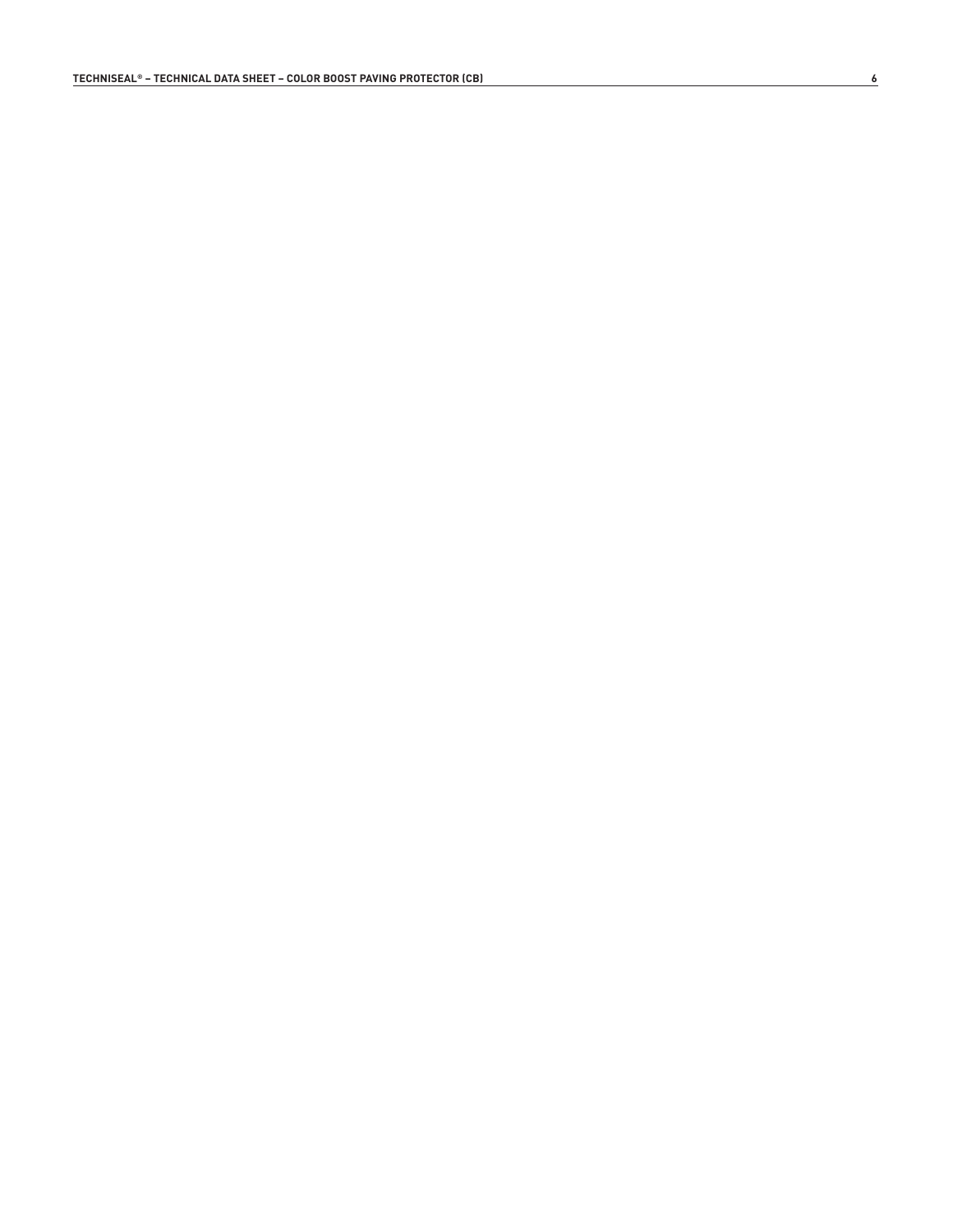

<span id="page-7-0"></span>



# **COLOR BOOST (CB+)**

**PAVING PROTECTOR - MATTE FINISH - WATER BASED**

#### **UPDATE**

#### **February 4, 2019**

Make sure that you have an up-to-date technical data sheet in hand by consulting our website: techniseal.com U.S.A. and Canada: dial 1 800 465-7325 Others: dial (514) 523-8324 (Canada)

#### **APPLICATIONS**

- For concrete pavers and natural stone
- Recommended for pool decks, patios, walkways and retaining walls

#### **PROPERTIES**

- Color Enhancement
- Ideal for slip-prone surfaces
- Stain guard repels contaminants
- Impregnating non-film forming
- Penetrating won't make surface more slippery

#### **DESCRIPTION**

COLOR BOOST (CB+) Protector is specially designed to protect and enhance the color of porous concrete pavers and natural stones. It prevents deterioration caused by chemical products such as de-icing salts, while providing resistance to acids and alkalis. Its active agents deeply penetrate the surface to form an invisible bond that stops contaminants, facilitating the maintenance of pavers and natural stones. Water based, COLOR BOOST (CB+) Protector does not release unpleasant fumes and it is environmentally friendly.

#### **DIRECTION**

# APPLICATION TO CONCRETE PAVERS

#### **BEFORE YOU BEGIN**

**ALWAYS TEST** on a small hidden area of approximately 4 sq. ft. to ensure that result meets your expectations (see Warranty). To determine if one or two coats will be required, apply a first coat over the testing area; after 5 minutes add a second coat over half the testing surface. Allow the surface to dry completely before making the final selection.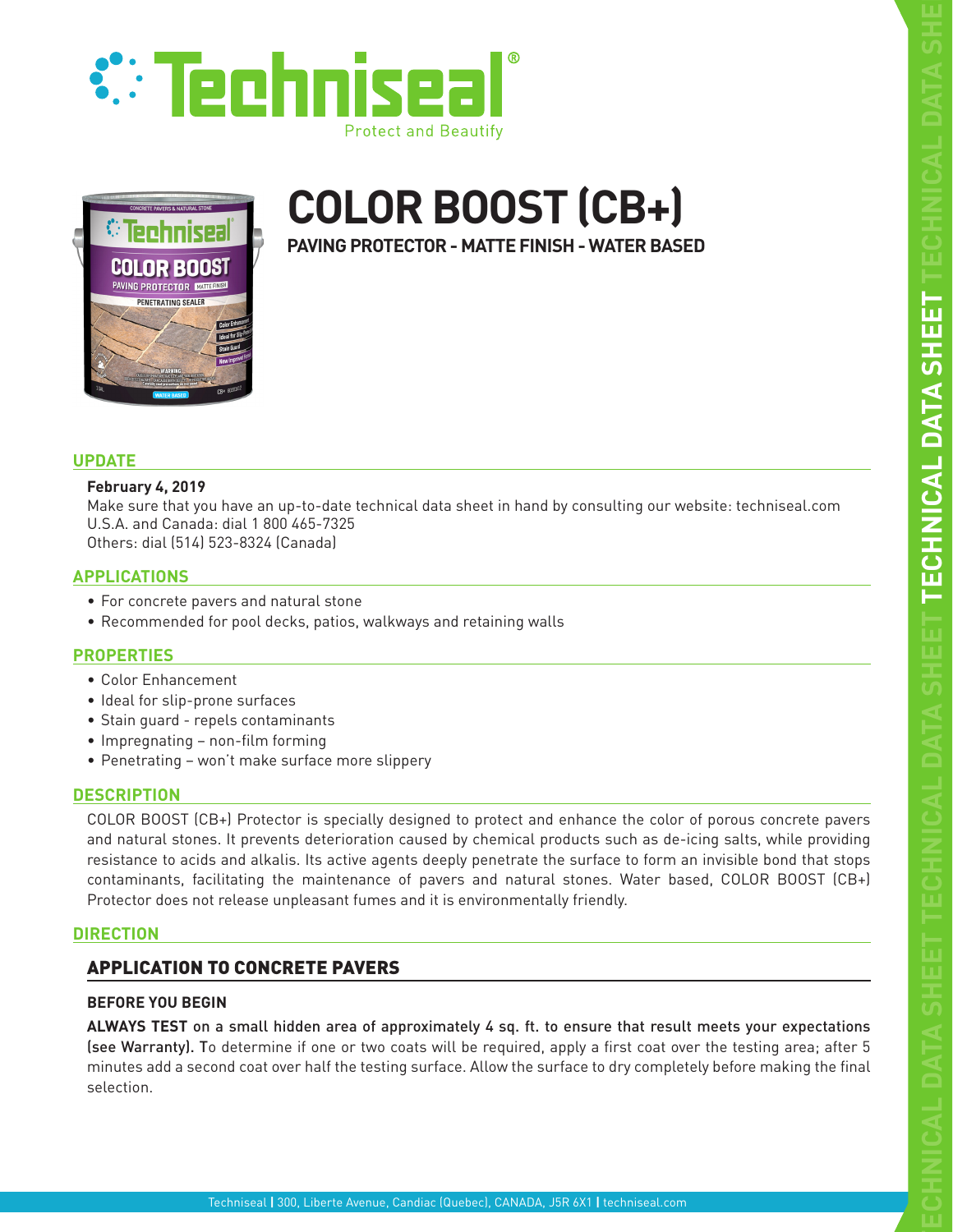• Do not apply to wet-cast or clay pavers, stamped or poured concrete. • Apply only to a bare material or to materials previously sealed with this product. • Wait until the Protector is worn before recoating the surface (minimum 2 years). • Perform a water absorption test\* on multiple areas of the surface to be sealed to confirm that the waterbased Protector will easily penetrate in the pavers. • With the appropriate stripper, remove any unknown coating that was previously applied.

\* ABSORPTION TEST: Sprinkle a few drops of water on surface. If water is repelled, do not apply this product.

#### **SURFACE PREPARATION (ESSENTIAL)**

- 1. Cover vegetation, vehicles and adjacent surfaces that are not to be treated.
- 2. Remove stains with the appropriate Techniseal® stain removers.
- 3. Prepare the entire surface with Techniseal® Paver Prep (efflorescence cleaner) as directed on product label.

#### **APPLICATION**

#### **Application Conditions:**

- Surface must be **porous**, clean, dry and warm to the touch.
- Temperature must be between 55 and 85°F.
- It is important that the temperature remains over 55°F for the next 24 hours
- No rain should be forecasted for the next 24 hours.
- Sprinkler system must be turned off.
- Use a consistent application method over entire surface.

#### **Necessary Tools:**

- Low-pressure airless sprayer (< 50 psi) or pump sprayer (best practice)
- 3/8" polyester nap roller and paint tray

#### Do not dilute. Shake well or stir product before and during application.

**Sprayer Application (Best Practice):** Work in sections of no more than 50 sq. ft. **Saturate** the surface with a first coat of Protector. With a roller, remove the excess from the surface before it dries (this step is critical for textured pavers). If a second coat is needed, immediately upon completion of a section, apply a second coat following the same method. Repeat for subsequent sections, maintaining a wet edge in order to prevent overlap marks.

**Roller Application:** Work in sections of no more than 50 sq. ft. **Saturate** the surface with a coat of Protector. With the roller, remove the excess from the surface before it dries (this step is critical for textured pavers). If a second coat is needed, immediately upon completion of a section, apply a second coat following the same method. Maintain a wet edge to prevent overlap marks.

#### **CAUTION**

• Any new concrete product has the potential to produce efflorescence (whitish salts) on its surface. This Protector will not trap efflorescence, which will disappear by itself after prolonged exposure to weathering. • Do not attempt sprayer application on windy days. • Do not apply this product over a blotchy or hazed surface. • Inadequate surface cleaning can result in uneven wet look. • Surface might be slightly slippery for a few days following the application. • An over-accumulation of product could lead to an uneven gloss on the surface. • Do not apply when the temperature is forecasted to be below 55°F over the next 24 hours. • Wait 30 days after the installation of new polymeric sand before sealing the pavers. • Extreme climate or heavy traffic can limit product longevity.

## APPLICATION TO NATURAL STONE

#### **BEFORE YOU BEGIN**

**ALWAYS TEST** on a small hidden area of approximately 4 sq. ft. to ensure that result meets your expectations (see Warranty). To determine if one or two coats will be required, apply a first coat over the testing area; after 5 minutes add a second coat over half the testing surface. Allow the surface to dry completely before making the final selection.

• Do not apply to wet-cast or clay pavers, stamped or poured concrete. • Consult with the stone manufacturer to see if the stones can be sealed. • This penetrating Protector can be used with **porous** natural stones only. • Do not apply to polished natural stones. • Apply only to a bare material or to materials previously sealed with this product. • Wait until the Protector is worn before recoating the surface (minimum 2 years). • Perform a water absorption test\* on multiple areas of the surface to be sealed to confirm that the water-based Protector will easily penetrate in the stones. • With the appropriate stripper, remove any unknown coating that was previously applied.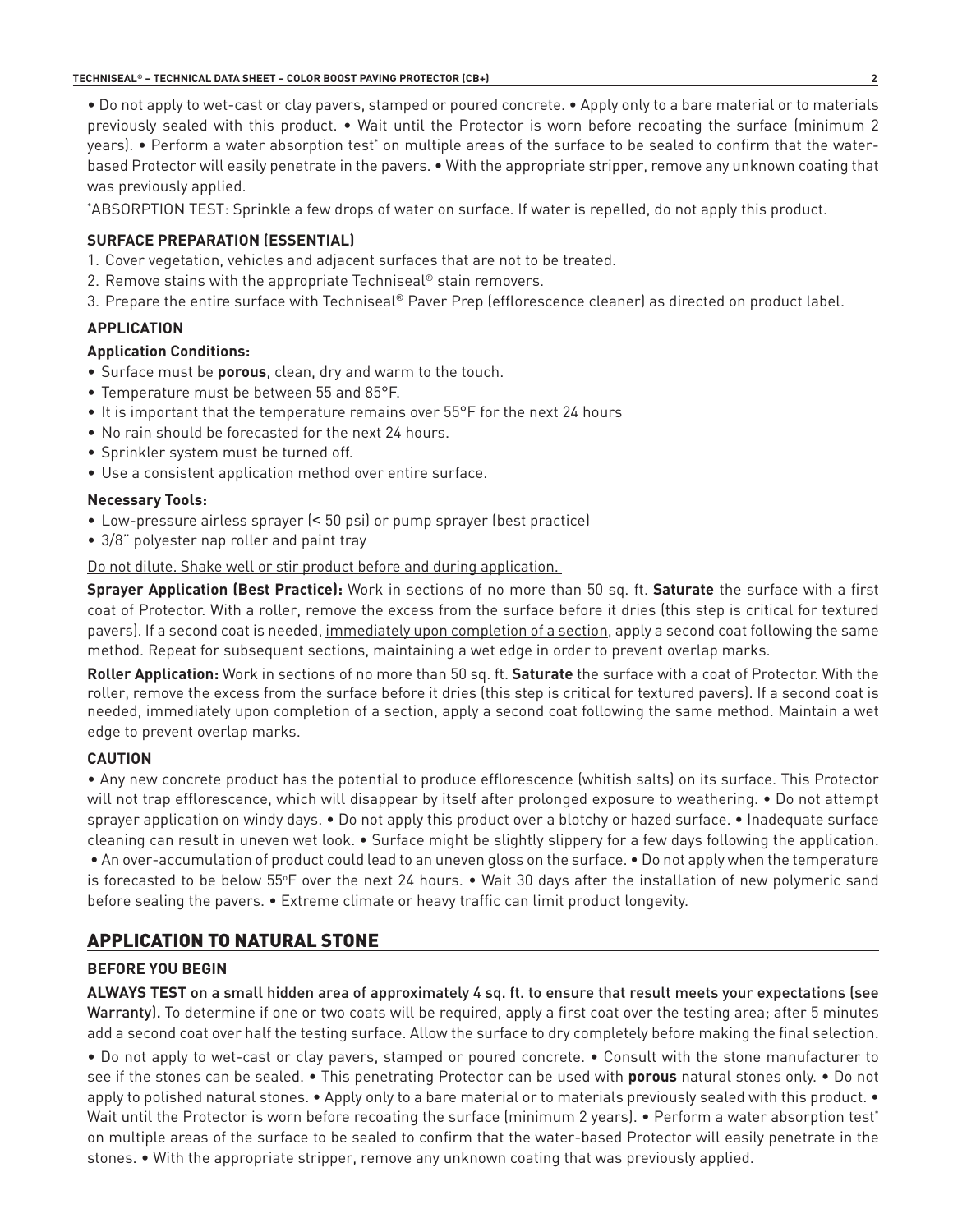\* ABSORPTION TEST: Sprinkle a few drops of water on surface. If water is repelled, do not apply this product.

#### **SURFACE PREPARATION (ESSENTIAL)**

- 1.Cover vegetation, vehicles and adjacent surfaces that are not to be treated.
- 2.Remove stains with the appropriate Techniseal® stain removers.
- 3.Prepare the entire surface following recommendations from the stone manufacturer.

#### **APPLICATION**

#### **Application Conditions:**

- Surface must be **porous**, clean, dry and warm to the touch.
- Temperature must be between 55 and 85°F.
- It is important that the temperature remains over 55°F for the next 24 hours
- No rain should be forecasted for the next 24 hours.
- Sprinkler system must be turned off.
- Use a consistent application method over entire surface.

#### **Necessary Tools:**

- Low-pressure airless sprayer (< 50 psi) or pump sprayer (best practice)
- 3/8" polyester nap roller and paint tray

#### Do not dilute. Shake well or stir product before and during application.

**Sprayer Application (Best Practice):** Work in sections of no more than 50 sq. ft. **Saturate** the surface with a coat of Protector. With a dry roller or a lint-free dry rag, remove the excess from the surface before it dries (this step is critical). If a second coat is needed, immediately upon completion of a section, apply a second coat following the same method. Repeat for subsequent sections, maintaining a wet edge to prevent overlap marks.

**Roller Application:** Work in sections of no more than 50 sq. ft. **Saturate** the surface with a coat of Protector. With a dry roller or a lint-free dry rag, remove the excess from the surface before it dries (this step is critical). If a second coat is needed, immediately upon completion of a section, apply a second coat following the same method. Repeat for subsequent sections, maintaining a wet edge to prevent overlap marks.

#### **CAUTION**

• All natural stones are unique and will age differently. This Protector will not prevent the aging phenomenon from occurring. • Do not attempt sprayer application on windy days. • Do not apply this product over a blotchy or hazed surface. • An over-accumulation of product could lead to an uneven gloss on the surface. • Do not apply when the temperature is forecasted to be below 55°F over the next 24 hours. • Wait 30 days after the installation of new polymeric sand before sealing the pavers. • Extreme climate or heavy traffic can limit product longevity.

### APPLICATION TO RETAINING WALLS

#### **BEFORE YOU BEGIN**

**ALWAYS TEST** on a small hidden area of approximately 4 sq. ft. to ensure that result meets your expectations (see Warranty). To determine if one or two coats will be required, apply a first coat over the testing area; after 5 minutes add a second coat over half the testing surface. Allow the surface to dry completely before making the final selection.

• Do not apply to wet-cast retaining walls. • Apply only to a bare material or to materials previously sealed with this product. • Wait until the Protector is worn before recoating the surface (minimum 2 years). • Perform a water absorption test\* on multiple areas of the surface to be sealed to confirm that the water-based Protector will easily penetrate in the pavers. • With the appropriate stripper, remove any unknown coating that was previously applied. \* ABSORPTION TEST: Sprinkle a few drops of water on surface. If water is repelled, do not apply this product.

#### **SURFACE PREPARATION (ESSENTIAL)**

- 1. Cover vegetation, vehicles and adjacent surfaces that are not to be treated.
- 2. Remove stains with the appropriate Techniseal® stain removers.
- 3.Prepare the entire surface following recommendations from the retaining wall manufacturer.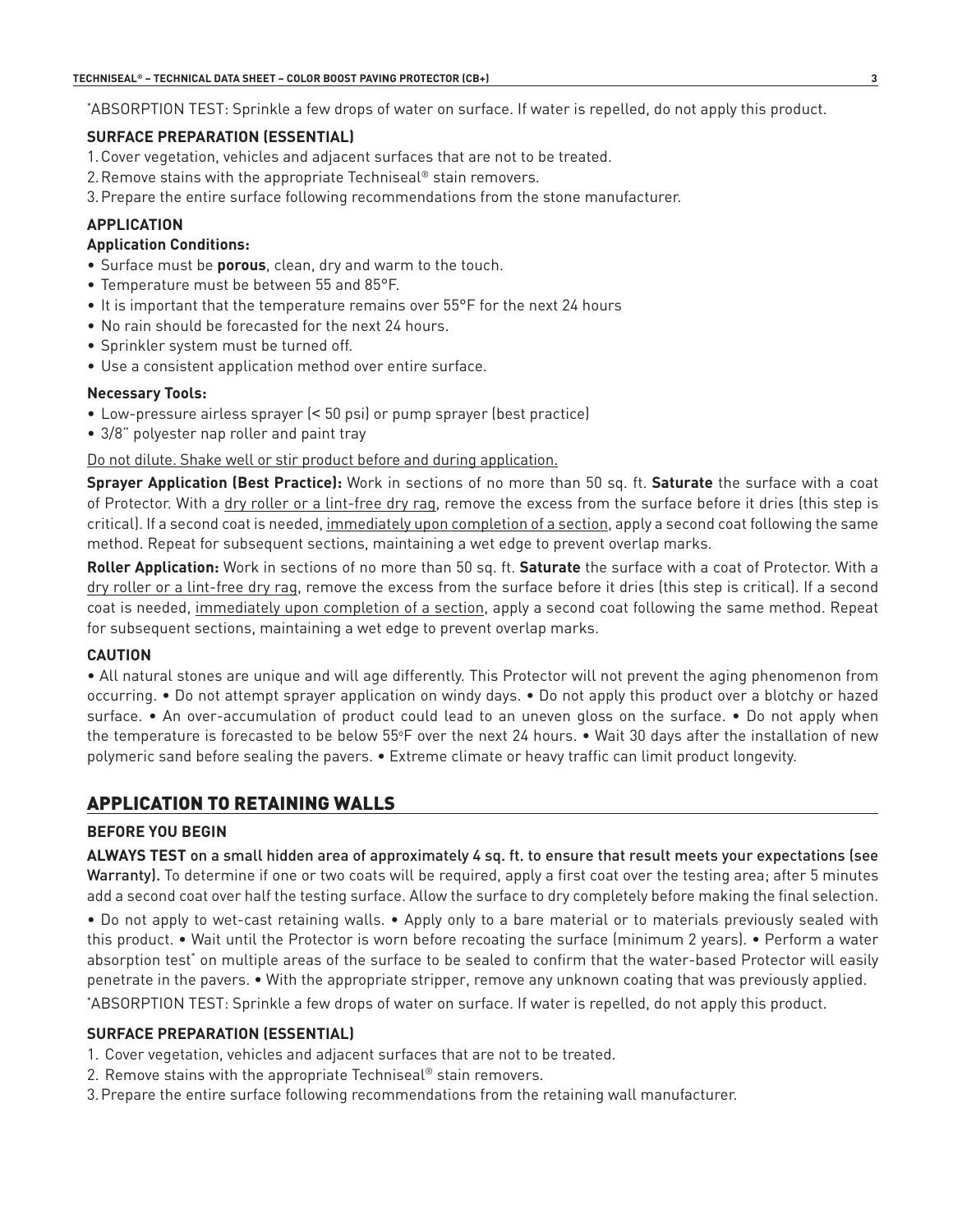#### **APPLICATION**

#### **Application Conditions:**

- Surface must be clean, dry and warm to the touch.
- Temperature must be between 55 and 85°F.
- It is important that the temperature remains over 55°F for the next 24 hours
- No rain should be forecasted for the next 24 hours.
- Sprinkler system must be turned off.
- Use a consistent application method over entire surface.

#### **Necessary Tools:**

- Low-pressure airless sprayer (< 50 psi) or pump sprayer (best practice)
- 3/8" to 1/2" polyester nap rollers and paint tray (use a higher nap for textured surface)

Do not dilute. Shake well or stir product before and during application.

**Sprayer Application (Best Practice):** Apply **downwards** from the top. **Saturate** surface with a coat of Protector. With a roller, remove the excess from the surface before it dries (this step is critical for textured surface). If a second coat is needed, immediately upon completion of a section, apply a second coat following the same method. Repeat for subsequent sections, maintaining a wet edge to prevent overlap marks.

**Roller Application:** Apply **downwards** from the top. Work in sections of no more than 50 sq. ft. **Saturate** the surface with a coat of Protector. With the roller, remove the excess from the surface before it dries (this step is critical for textured surface). If a second coat is needed, immediately upon completion of a section, apply a second coat following the same method. Maintain a wet edge to prevent overlap marks.

#### **CAUTION**

• Any new concrete product has the potential to produce efflorescence (whitish salts) on its surface. This Protector will not trap efflorescence, which will disappear by itself after prolonged exposure to weathering. • Do not attempt sprayer application on windy days. • Do not apply this product over a blotchy or hazed surface. • Inadequate surface cleaning can result in uneven wet look. • An over-accumulation of product could lead to a greasy tacky film on the surface. • Do not apply when the temperature is forecasted to be below 55°F over the next 24 hours. • Extreme climate can limit product longevity.

#### **TRAFFIC**

Pedestrian: 24 h. / Vehicular: 48 to 72 h. Block access during that period.

#### **COVERAGE**

1 gal covers up to 120 sq. ft. per coat / 5 gal. cover up to 600 sq. ft. per coat. A second coat will cover more. Coverage depends on joint width and surface porosity.

#### **STORAGE**

Keep from freezing. Store in a cool, dry place.

#### **CLEANING & DISPOSAL**

Wash tools and hands with warm soapy water. Consult your retailer or community agency for disposal of empty containers or unused product.

#### **PACKAGING**

| Product Code | Size   | Units per box | Units per pallet |
|--------------|--------|---------------|------------------|
| 60301612     | 1 gal. |               | 180              |
| 60301611     | 5 gal. |               | 48               |

#### **SHIPPING**

**Land and sea** NOT REGULATED